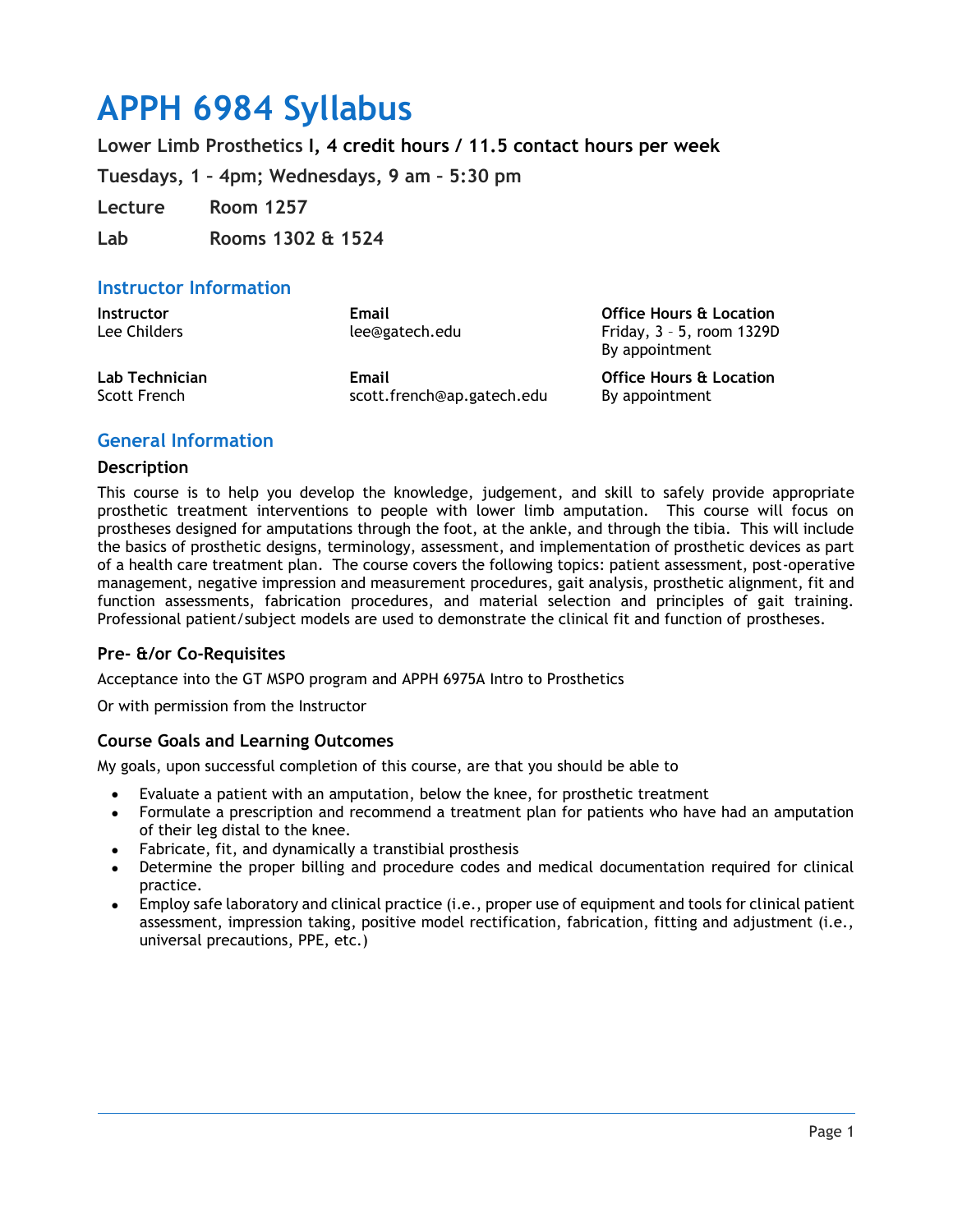## **Course Requirements & Grading**

|                | Assessment                                                                                   | Due by                            | $%$ of<br>final<br>grade |
|----------------|----------------------------------------------------------------------------------------------|-----------------------------------|--------------------------|
| 1              | Bench alignment of TSB prosthesis *                                                          | Feb 7 @ 1pm                       | 5                        |
| $\overline{2}$ | 300 word narrative on what went right and what<br>went wrong during your first TSB fitting * | Feb 14 by 1pm<br>via email        | 5                        |
| $\overline{3}$ | Practical Exam on palpation and measurements *                                               | <b>Feb 21</b>                     | 5                        |
| 4              | Test #1 will be online. Test opens at 5pm on Feb 14                                          | Feb 28 @ 10<br>pm                 | 10                       |
| 5              | Bench alignment and socket fabrication of PTB<br>prosthesis *                                | Mar 14 @ 1pm                      | 5                        |
| 6              | Practical Exam on Bench alignment *                                                          | <b>Mar 28</b>                     | 10                       |
| $\overline{7}$ | K-level narratives and L-codes with justification for<br>PTB project *                       | Mar 15 @ 5pm<br>via email         | 5                        |
| 8              | Test #2 will be online. Test opens at 5pm on Mar 15 *                                        | Apr 4 @ 10 pm                     | 15                       |
| 9              | Test #3 will be in person *                                                                  | Apr 27                            | 15                       |
| 10             | Practical Exam on Bench alignment and palpation *                                            | Apr 27                            | 10                       |
| 11             | SOAP note for the fitting of the Hybrid prosthesis *                                         | Apr 27 @ 9am                      | 5                        |
| 12             | Participation *                                                                              | <b>Throughout</b><br>the semester | 10                       |

\* Denotes an individual assignment. This means the work should be completed entirely by the individual that is turning it in. Turning in work that is not entirely your own will be considered academic dishonesty and will treated as such in accordance with the GT Honor Code.

**LATE ASSIGNMENTS:** For **EACH DAY** an assignment is LATE, student work will be eligible for one letter grade less than work turned in on time. For example work that would normally earn a grade of "A" will instead earn a grade of "B."

Exams may be rescheduled for pre-approved excused absences (sick with doctors note, car accident in route to test, hospitalization, death in your immediate family). You should not assume that an absence is automatically excused. Please contact me as soon as possible to ensure that the absence will be excused.

Missing a patient model interaction is nearly impossible to make up. If you miss a patient model encounter for an unexcused absence (e.g. want to take a trip, job interview, too hung over, etc.), do not expect to have a new encountered scheduled for you. If you have an excused absence, then I will work diligently with the patient model to try and reschedule but I can offer no guarantees. If a patient model fails to show up, I will also work diligently to reschedule them, but again, I can offer no guarantees.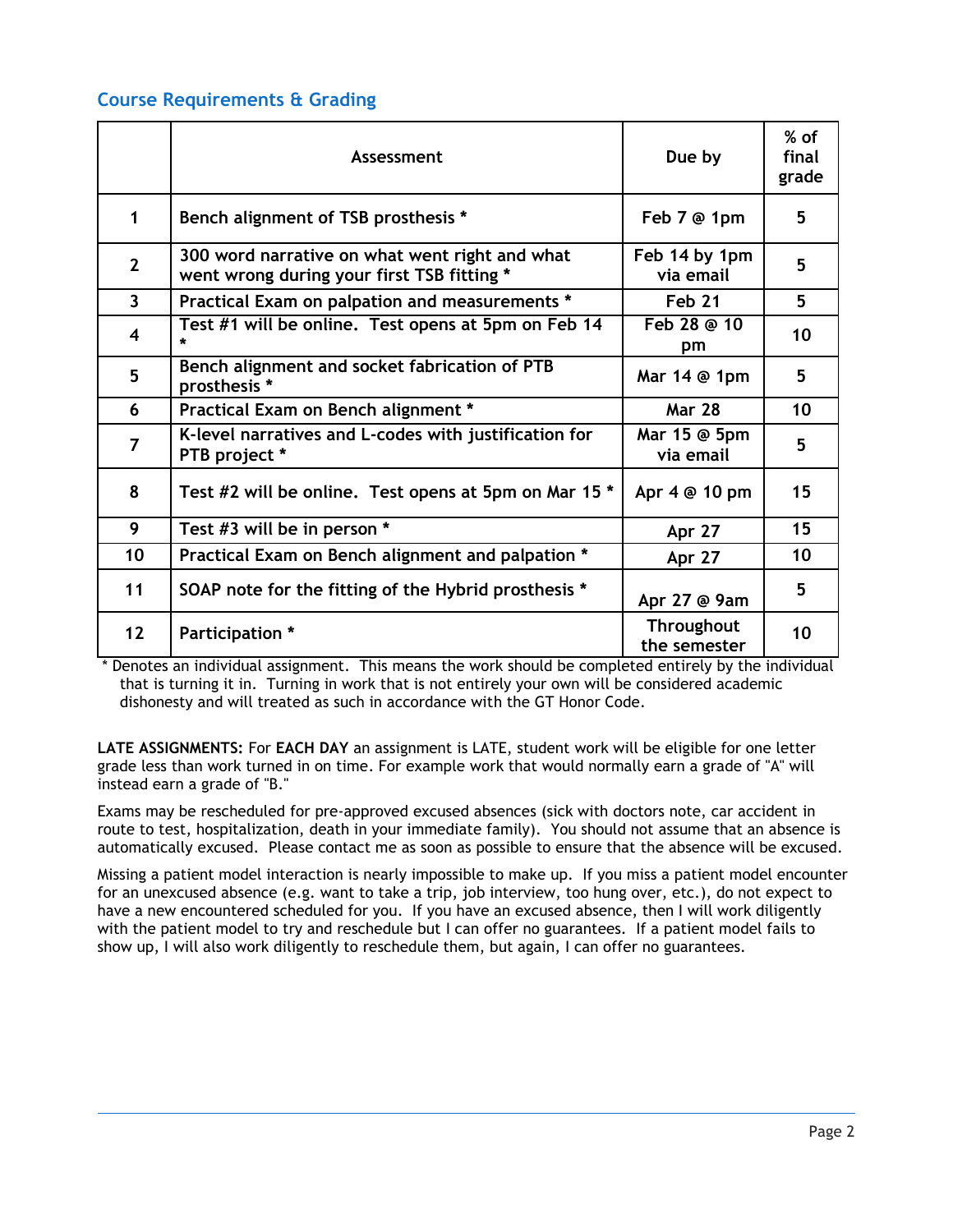## **Description of Graded Components**

## **Bench alignment of Total Surface Bearing (TSB) prosthesis**

My goal is to assess your ability to bench align your first prosthesis so that if there are any problems, this can be corrected early. Have your prostheses on your workbench and ready for inspection by 1 pm on the day it is due. Be sure that you have your measurement sheet beside your prosthesis. The grading rubric will be posted on T-Square.

## **300 word narrative on what went right and what went wrong during your first TSB fitting**

My goal for this assignment is to get a sense of how your first fitting went and what you learned through the process. Write a 300-word narrative on your experience with the first fitting. Include something that went correctly for you, include something that went wrong with the socket and how you corrected for it, and include something that went wrong with the alignment and how you corrected that. This should be submitted a MS word document via email to [lee@gatech.edu](mailto:lee@gatech.edu). The filename MUST follow the criteria, "last name\_300word\_TSB\_fitting\_TT2017". The subject line for the email MUST say, "300 word TSB fitting narrative". The grading rubric will be posted on T-Square.

## **Practical Exam on palpation and measurements**

My goal for this assessment is to ensure that you are palpating and measuring things correctly while being placed under the pressure of a time constraint. The practical exam will be scheduled so that each student will have a designated timeslot. You will have ten minutes to complete the practical exam. You will be asked to demonstrate correct palpation of anatomical landmarks and measurements we discussed in class and relevant to building a transtibial prosthesis. The exact landmarks and measurements to be taken will not be presented to you ahead of time. Anything that can be palpated or measured to produce a transtibial prosthesis will be fair game for this practical exam.

#### **Test #1**

The test will be open book, open note, and done on T-square. You will have 3 hours to complete the exam and you MUST finish within 3 hours after you start. You will not be allowed to retake the exam unless there was a catastrophic IT issue. The test will include multiple choice, matching, short answer, and a patient simulation. It will cover everything discussed or in the reading up until when the test opens.

#### **Bench alignment and socket fabrication of Patella Tendon Bearing) PTB prosthesis**

My goal for this assignment is to ensure that you are learning how to correctly bench align a prosthesis and focus on aspect of socket design critical to the success of a prosthetic intervention with a patella tendon bearing design. Have your prostheses on your workbench and ready for inspection by 1 pm on the day it is due. Be sure that you have your measurement sheet beside your prosthesis. Your alignment will be graded on the following criteria;

#### **Practical Exam on Bench alignment**

My goal for this practical exam is to evaluate your knowledge of bench alignment and ability to think under pressure. For this practical exam, you will be given 15 minutes to complete three relevant bench alignment tasks. The first will be to correctly align and place a TT socket in the VFJ. The second task will be to correctly align a socket in the VFJ over a prosthetic foot. The third task will be to set the socket in a VFJ to the correct height off the table. A scoring sheet will not be provided ahead of time but the scored criteria will be available to you during the practical exam.

#### **K-level narratives and L-codes with justification for PTB project**

Justification of prosthetic interventions will be an important part of your professional career. My goal for this assessment is to evaluate your ability to recommend a K-level for a patient and provide adequate billing with a rationale. After all, you are asking a third-party payer to pay for an expensive prosthesis, you should provide some logical reason as to why this prosthesis (or a feature of the prosthesis) will benefit your patient. Write a 200-word narrative that justifies a K-level for your model patient. Then design an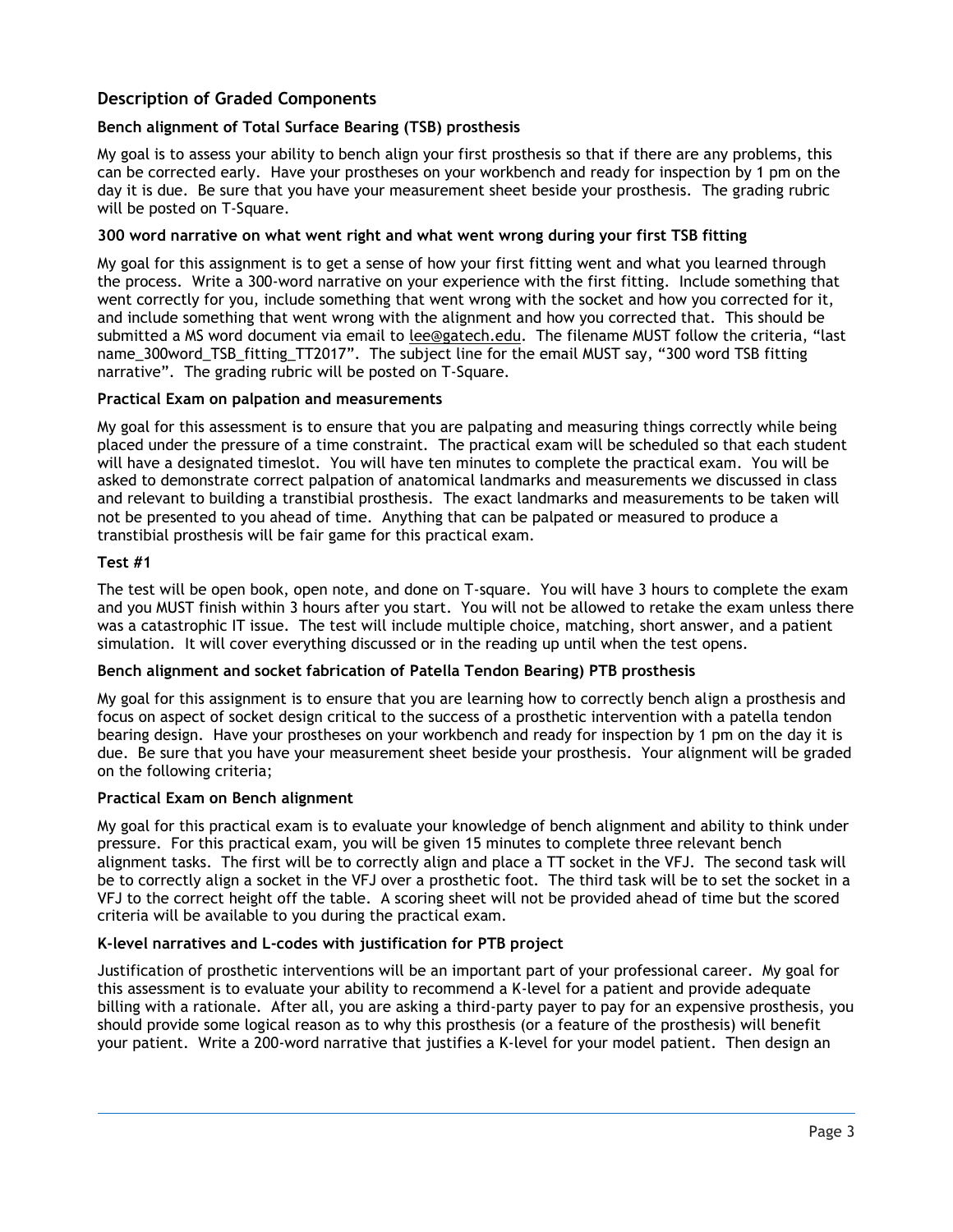appropriate prosthetic intervention for this person, with L-codes, and rationale for why each L-code is necessary. This should be submitted a MS word document via email to [lee@gatech.edu.](mailto:lee@gatech.edu) The filename MUST follow the criteria, "last name\_KLevel\_Lcodes\_TT2017". The subject line for the email MUST say, "K-level narratives and L-codes with justification". The assignment will be scored using a spreadsheet posted on T-Square.

## **Test #2**

The test will be open book, open note, and be done on T-square. You will have 3 hours to complete the exam and you MUST finish within 3 hours after you start. You will not be allowed to retake the exam unless there was a catastrophic IT issue. The test will include multiple choice, matching, short answer, and a patient simulation. It will cover everything discussed or in the reading up until when the test opens, although it will focus on the information delivered after Test #1. In other words, the test, like life, is cumulative.

## **Test #3**

The test will be closed book and complete in class and on paper. You will have 3 hours to complete the exam. The test will include multiple choice, matching, short answer, and a patient simulation. It will cover everything discussed or in the reading up until when the test opens. In other words, the test, like life, is cumulative.

## **Practical Exam on Bench alignment, palpation, and measurement**

My goal for this final practical exam is to assess your expertise on being able to measure for and align a transtibial prosthesis while under a time constraint. The exact design of this practical design may be altered based on the performance of the class on the two prior practical exams. It will follow the general format of 20 minutes to complete tasks related to assembly and bench alignment of a TT prosthesis, then 10 minutes to complete tasks related to palpation and anatomical measurements.

## **SOAP note for the fitting of the Hybrid prosthesis**

Documentation of patient encounters will be critical for you to document patient progress. My goal for you during this assignment is to write your first SOAP note that describes your final fitting encounter. This note should not exceed 1 page. This should be submitted a MS word document via email to lee@gatech.edu. The filename MUST follow the criteria, "last name\_SOAP\_note\_TT2017". The subject line for the email MUST say, "K-level narratives and L-codes with justification". The assignment will be scored using a spreadsheet posted on T-Square.

## **Participation**

Your participation grade represents a composite of several factors. You are being trained to enter a professional career and being on time and ready to go are important. If at any time you would like to know your current participation grade, you are welcome to inquire with me via email. I will also post your current participation grade midway through the semester. Graded factors include, but are not limited to:

- Arriving to class on time
- Having things ready to go BEFORE your patient model arrives
- Organizing to greet and meet patient models
- Helping with clinical room setup prior to arrival of patient models
- Helping with lab clean up
- Participating in class discussion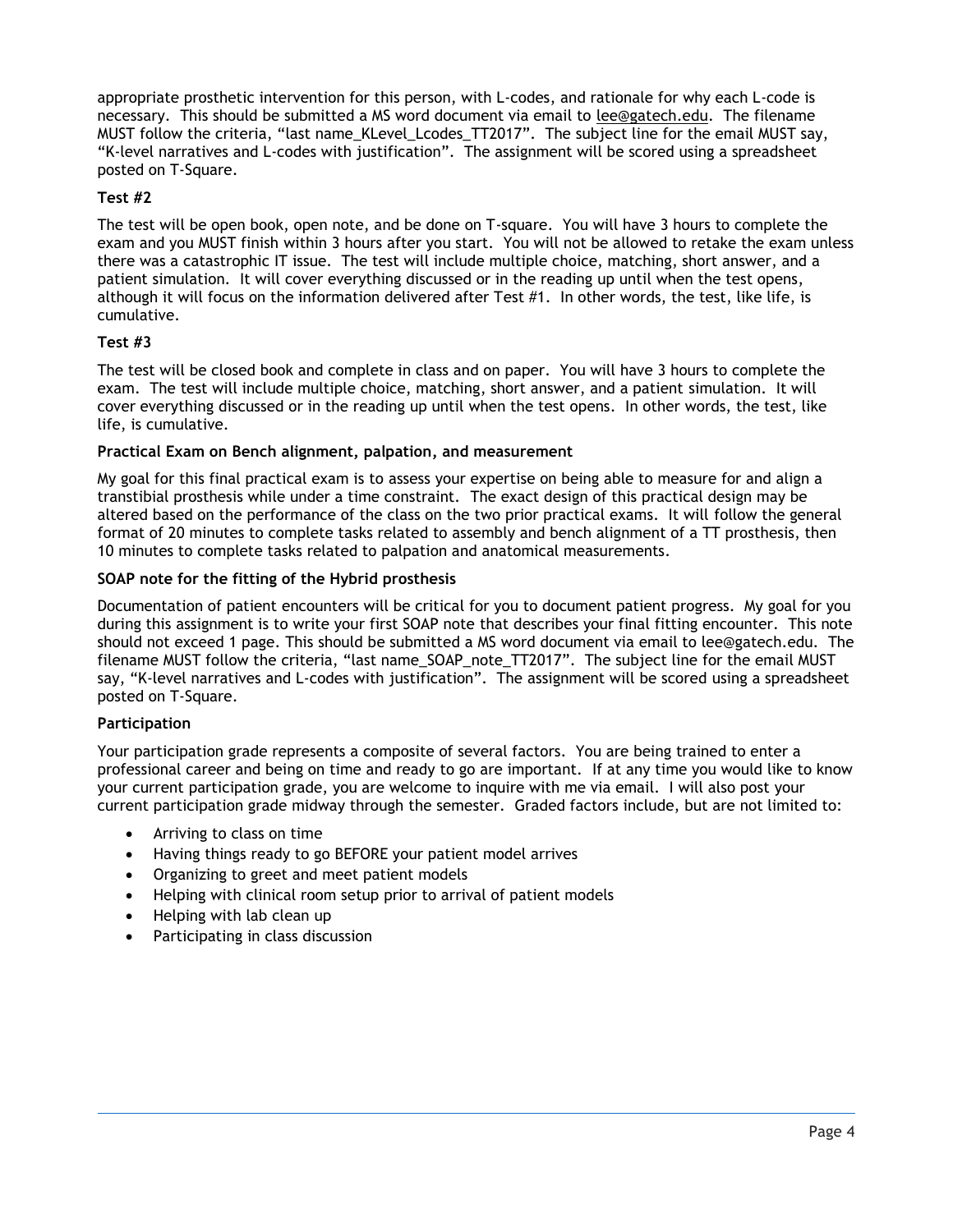## **Grading Scale**

Every effort will be taken to provide you with timely and thorough feedback on your performance and if you have any questions, please ask me. Final average grades will be rounded to the nearest whole percentage point. Curving grades is rare and should not be expected. The grade is defined as follows:

| Grade | <b>Percentage Score</b> |
|-------|-------------------------|
| А     | 89.5-100%               |
| в     | 79.5-89.4%              |
| C     | 69.9-79.4%              |
| *D    | 59.5-69.4%              |
| *F    | $<$ 59.5%               |

\*Overall course grade lower than C is considered unsatisfactory. Consult the 2016-2017 MSPO student handbook regarding course grades and ramifications.

## **Course Materials**

## **Course Text**

Krajbich, J.I., Pinzur, M.S., Potter, B.K., Stevens, P.M. (Ed.). (2016). Atlas of Limb Prosthetics: Surgical, Prosthetic, and Rehabilitation Principles, 4th Edition, Rosemount, IL: American Academy of Orthopaedic **Surgeons** 

## **Additional Materials/Resources**

Textbooks can only cover so much and I want you to be as informed as possible as you begin your journey as a prosthetist. I will be assigning many of the original sources that provide the basis to our body of knowledge. I will be also assigning many current articles so that you can have an understanding of prosthetic design that respects our history while learning from our advances in knowledge. Readings will be referenced in the schedule and/or online content and will be accessible via http://t-square.gatech.edu/ if that reading is not one of the required textbooks.

## **Course Website and Other Classroom Management Tools**

The online management system utilized for this course is http://t-square.gatech.edu/

## **Course Expectations & Guidelines**

This program is designed to prepare you for entry into the prosthetics and orthotics profession. I have designed these guidelines to help you matriculate along that pathway.

**Respect for the patient models and their time.** Your patient models are your patients, and should be treated as such. This means you should have everything ready and prepared ahead of time. Having to wait on the patient demonstrates more respect for them than having them wait on you. I would recommend that you arrive early on patient model days so that you can have the time to prepare for their arrival. My goal is to arrive between 8:00 and 8:15am on patient model days. You can demonstrate respect for your patient by:

- Organizing a greeting party at each entrance to open the door for them when they arrive or help them out of their car.
- Prepare the clinical room ahead of time with parallel bars, chairs for them to sit, towels ready, etc.
- Have your supplies out and ready ahead of time. This includes all of your measurement sheets, casting supplies, prostheses, prosthetic socks, gel liners, etc.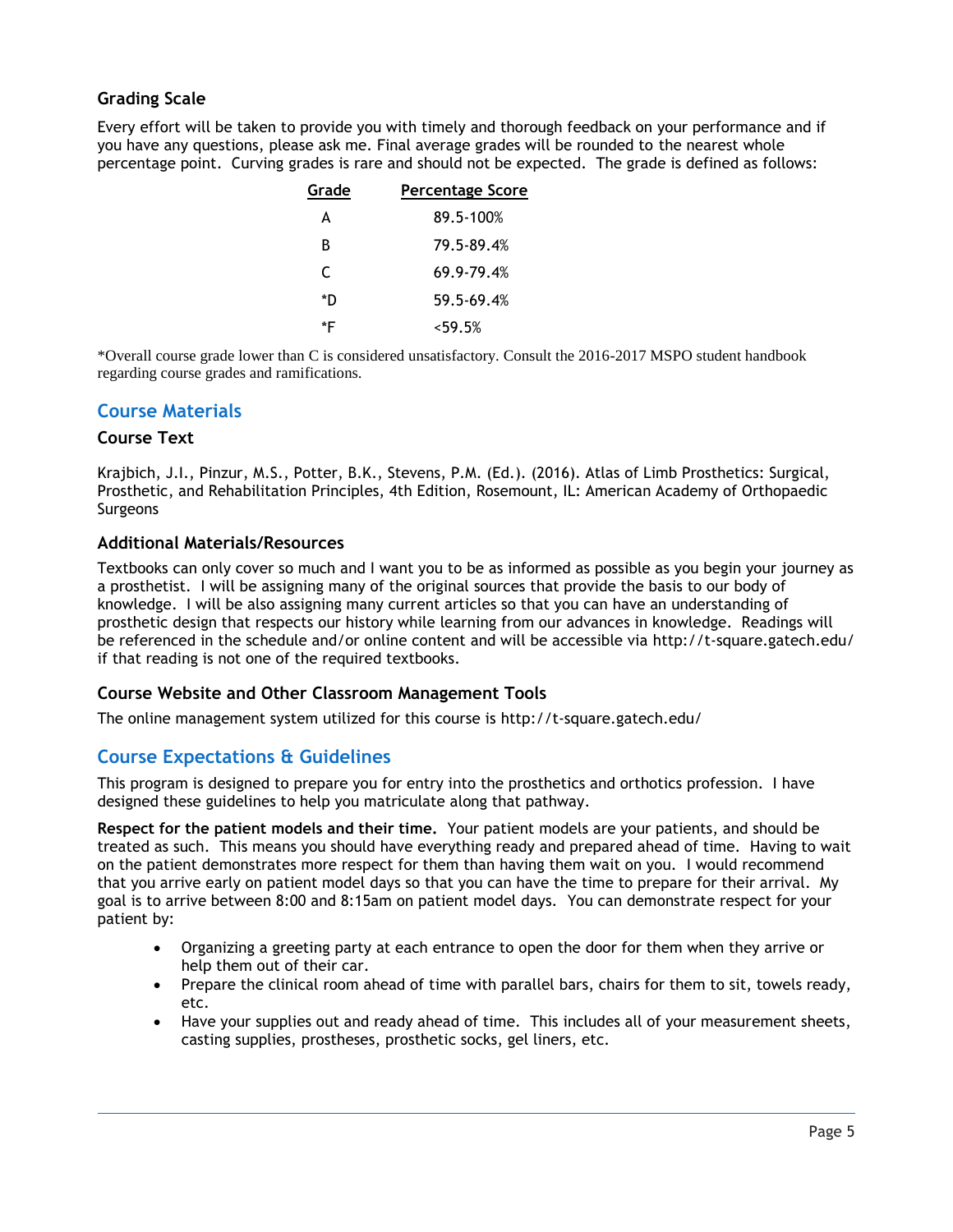- Dress professionally. This includes wearing your lab coat and dressing conservatively.
- Working efficiently to minimize their time standing or the number of times they must transfer between sitting up, laying down, standing, etc.
- Working efficiently with your teammate so that one person can fit while the other person assists and vice versa.
- Talking with your patient while you are waiting on something.
- Walking you patient back to their car and thanking them for coming in.

**Respect for guest lecturers.** We are lucky to have many guest lecturers to come and present to you. The guest lecturers are here for three reasons, 1) for you to gain knowledge from an expert in their respective specialty, 2) for them to meet you, and 3) for you to be introduced to someone with a vast network in our profession. Our guest lecturers are generally well known and well connected in our profession. Having the ability to be introduced to them and add them to your network can pay off dividends in your future career. You can demonstrate respect for guest lecturers by:

- Showing up to class on time.
- Dressing professionally. Think of each guest lecturer as a potential employer and that you are actually being interviewed (in many cases, you are).
- Participating in the discussion/activity. Some of our guest lecturers will intentionally hold back to see who will show the initiative to "step up" to a challenge. They (and I) are less interested in if you say something that is right and more interested in seeing that you participate and use logic.

**Respect for your classmates.** Training in prosthetics and orthotics requires all of us spending a lot of time together. You will be entering a small profession and you will all run into each other gain throughout your careers. Working well with one another now will build lasting bonds that can facilitate future career success. You can demonstrate respect for your classmates now by:

- Coming to class on time and not leaving early.
- Keeping your work areas organized so that what your doing doesn't interfere with someone else.
- Organizing time slots for pulling plastic.
- Helping classmates that are behind on fabrication by letting them break in line to pull plastic or use a grinder, etc.
- Being available for lab clean-up. You may have worked efficiently and finished your fabrication before others. WITH PERMISSION, you may leave the fabrication lab and go work on something outside of class but you will need to return for clean-up at 4:26 pm. Why 426 you ask??? Hmm… Sounds like something worth looking into. Did I mention I worked in Top Fuel Drag racing? I bet there's a reference in there somewhere…
- Distributing clean up tasks equitably.

**Respect for yourself.** When it is all said and done, you've chosen to come here to learn how to improve people's lives that need prosthetic and orthotic treatment. You're going to get out of this program what you put into it. No one can pedal the bike for you.

**Respect for your instructor.** I am excited to help you through this journey toward becoming a prosthetist/orthotist. I look forward to seeing you progress through your careers and all the people that you will help along the way. I will be devoting a lot of time and energy toward you being able to achieve your goals and I may not always do or say things that you will like but I'll always do and say things that I feel will ultimately help you. If you feel otherwise, please come and talk with me. Some ways you can show me respect are:

- Show up to class on time. When you leave here to start a career, you'll be expected to show up to work on time. I would appreciate and expect the same.
- Refraining from checking your cell phone or other electronic device. Please refrain from using your phone for calling or texting during class.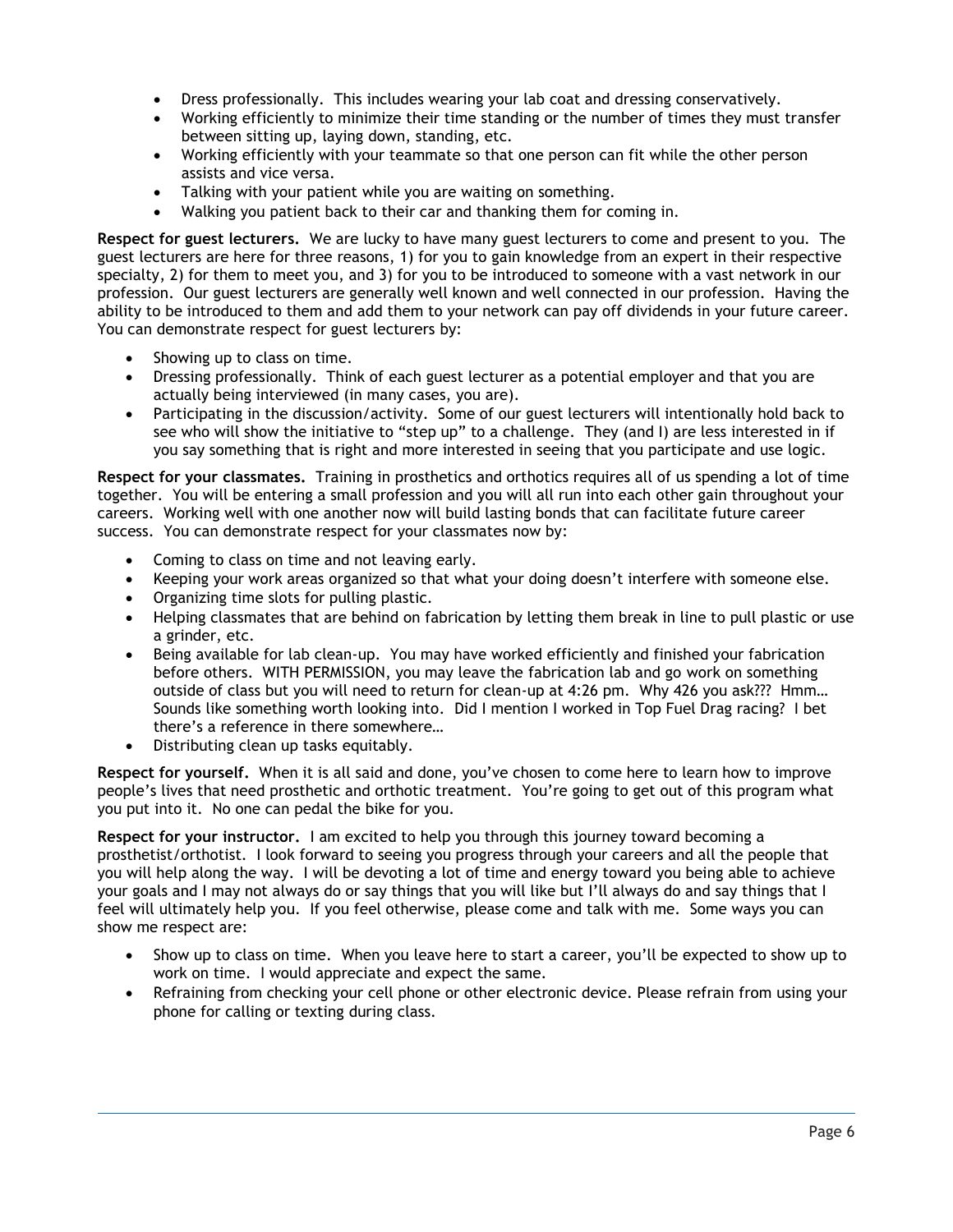- Refrain from checking email, Facebook, Youtube, etc. during class. Chances are nothing important has happened and everyone has, or will see that cat/baby/funny/serious/life-changing video of the minute.
- There is one of you and thirteen other students in the course. For every fabrication project, recognize that I am assisting with fourteen individual prostheses. When you have a problem, you know exactly how you go there and when you call me over, I won't know (or likely remember) the background information because I will be coming from helping one of your classmates with a separate problem and a separate backstory. This will require me asking you questions when trying to figure out where you are and how to best help you. In fact, I believe that asking you more questions will better help you assess the situation and guide you to solving the problem at hand. It is uncommon that I will simply tell you what to do.
- My feedback and critiques are direct and honest (some may say brutally honest) with the intent to help you grow. I have found that being direct leaves less chance for misinterpretation and is ultimately a more efficient method to address problems. This is not an attack on you or your abilities so please do not take it personally.
- I have a wonderful 3 year old daughter and I cherish my time with her. It is my goal to be home to have dinner with her every night and play with her until bedtime (hopefully around 8pm). To achieve this goal, I am motivated to leave campus at 5pm. Therefore, you should not expect email responses from me between 5 and 9pm. I will likely check email after she goes to sleep and will respond then if it is urgent. My ability to check emails over the weekends is variable.

## **Academic Integrity**

Georgia Tech aims to cultivate a community based on trust, academic integrity, and honor. Students are expected to act according to the highest ethical standards. For information on Georgia Tech's Academic Honor Code, please visit http://www.catalog.gatech.edu/policies/honor-code/ or [http://www.catalog.gatech.edu/rules/18/.](http://www.catalog.gatech.edu/rules/18/)

Any student suspected of cheating or plagiarizing on a quiz, exam, or assignment will be reported to the Office of Student Integrity, who will investigate the incident and identify the appropriate penalty for violations.

## **Accommodations for Students with Disabilities**

If you are a student with learning needs that require special accommodation, contact the Office of Disability Services at (404)894-2563 or [http://disabilityservices.gatech.edu/,](http://disabilityservices.gatech.edu/) as soon as possible, to make an appointment to discuss your special needs and to obtain an accommodations letter. Please also e-mail me as soon as possible in order to set up a time to discuss your learning needs.

## **Attendance and/or Participation**

I have designed a fast paced and intensive course. Missing any class will put you at a serious disadvantage to complete the course requirements. Please let me know as soon as possible if you need to miss a class. If you are absent for class, you are still responsible for the work assigned for that day, as well as any information given out that day. Please contact fellow students to find out what you missed before you reach out to me.

Attendance during patient model days is particularly important. One of the worst things to do as a clinician is to not show up when your patient is there. This shows significant disrespect for you patient and their time. In addition, the organization of patient models is challenging and time is limited. Missing a patient model interaction is nearly impossible to make up. If you miss a patient model encounter for an unexcused absence (e.g. want to take a trip, job interview, too hung over, etc.), do not expect to have a new encountered scheduled for you. If you have an excused absence (sick with the flu, hit by a car while riding your bike, death in the immediate family, etc.), then I will work diligently with the patient model to try and reschedule but I can offer no guarantees. If a patient model fails to show up, I will also work diligently to reschedule them, but again, I can offer no guarantees.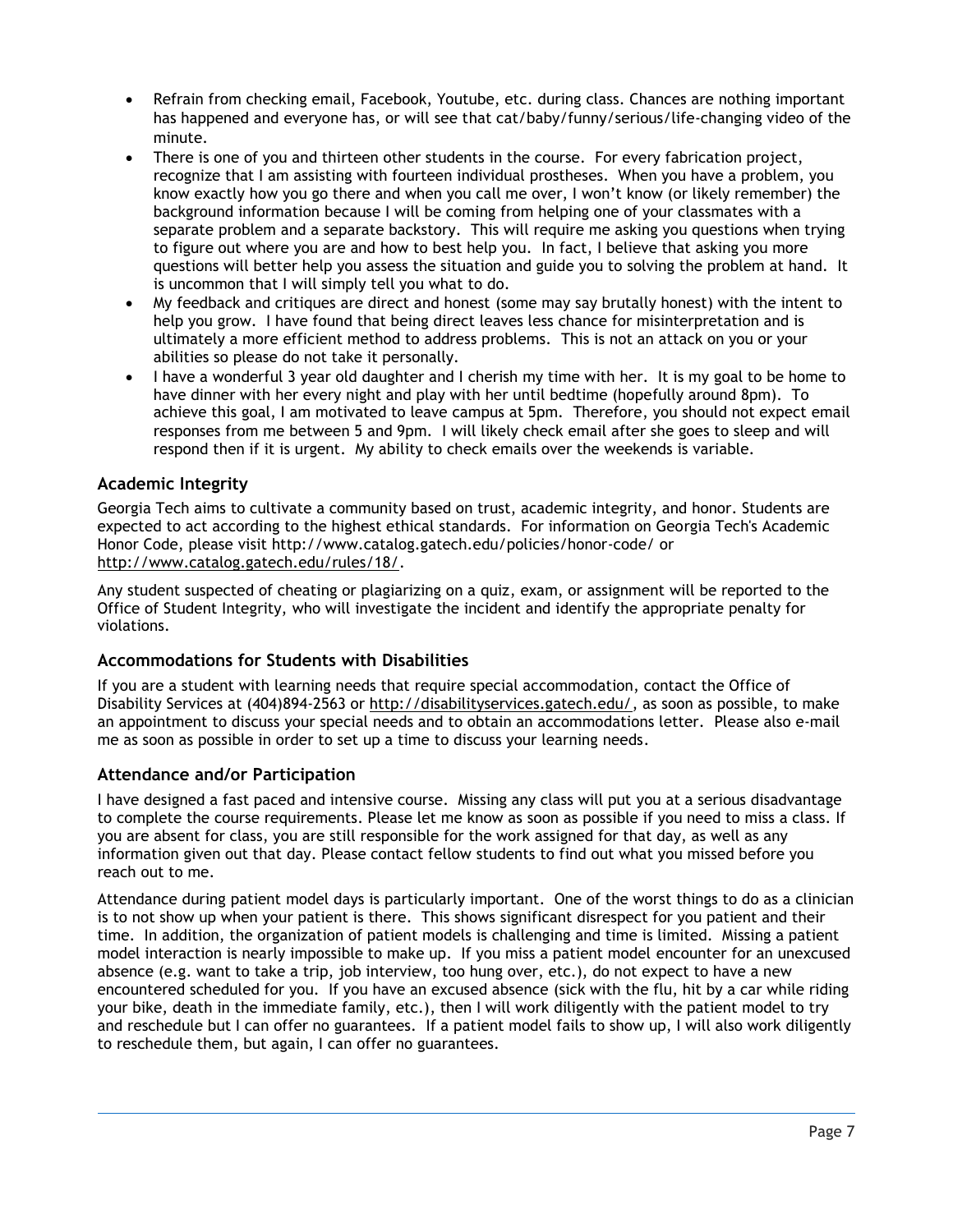When you leave here to start a career, you'll be expected to show up to work on time. Considering you will be expected to come to work on time, you will be expected to come to class on time. Tardiness will be documented and result in a lower participation grade.

I encourage you to participate in class. Chances are if you have a question, someone else is wondering the same thing. Please ask so I can help clarify.

## **Collaboration & Group Work**

It is likely you will be working with a classmate for each patient model. I encourage you to collaborate with your classmate while working with a patient model during the evaluation, casting, fabrication, fitting, and dynamic alignment of you prosthetic limb. However, any assignments regarding documentation of that encounter (K-level narrative, L-coding, SOAP notes, etc.) will be done independently. Two tests will be completed online. It is expected that you will complete those independently as well. After all, the best way to demonstrate respect for yourself is to do the work yourself.

The citation of work from outside sources should follow APA format unless noted otherwise. Direct quoting of a reference is discouraged. When/if that is the only way to get your point across, it should occur in quotes, in a separate paragraph, and at a larger margin that the rest of the writing. The use of images in a presentation with a watermark is strictly prohibited. If it has a watermark, then it is copyrighted and you do not have permission from the owner to use it (otherwise, it wouldn't have a watermark). The use of watermarked images in graded assignments will be treated as academic dishonesty and dealt with according to the GT Student Handbook.

## **Student-Faculty Expectations Agreement**

At Georgia Tech we believe that it is important to strive for an atmosphere of mutual respect, acknowledgement, and responsibility between faculty members and the student body. See <http://www.catalog.gatech.edu/rules/22/> for an articulation of some basic expectation that you can have of me and that I have of you. In the end, simple respect for knowledge, hard work, and cordial interactions will help build the environment we seek. Therefore, I encourage you to remain committed to the ideals of Georgia Tech while in this class.

#### **Student Use of Mobile Devices in the Classroom**

The use of cell phones is not permitted during class time.

Laptops will be allowed, but please do not abuse the privilege by checking email, Facebook, Youtube, etc. during class. Chances are nothing important has happened and everyone has, or will see that cat/baby/funny/serious/life-changing video of the minute.

## **Additional Course Policies**

#### **Accommodations for Religious Observances**

I respect your right to observe your religion and will do what I can to accommodate your needs. With this in mind, you are permitted to be absent from class to take part in religious observances. For planning purposes, I ask that you provide me with written notice of your upcoming absence within the first two weeks of class. For more information on Georgia Tech's policy regarding student rights and responsibilities around planned absences from class, please see http://catalog.gatech.edu/rules/4/.

#### **Food and Drink**

I ask that you do not eat during class time as it could be a distraction for you and your classmates. Drink is allowed as long as it is in spill-free, covered containers.

#### **Freedom of Expression and Guidelines for Discussion**

I respect your right to freedom of speech and peaceful assembly. I am also committed to maintaining an orderly learning environment for all students and ensuring that all facilities are used in a way that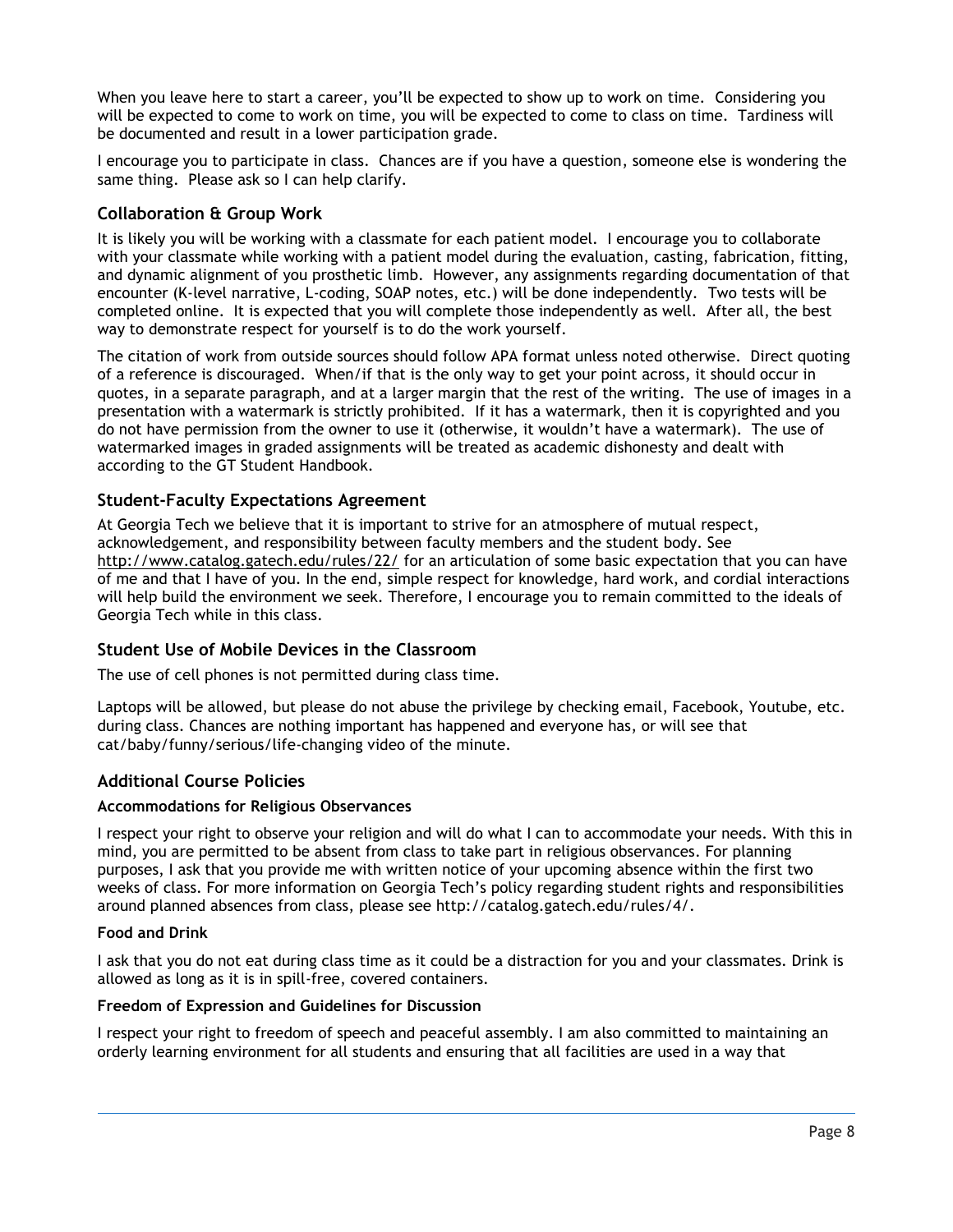facilitates teaching, learning, and research. Therefore, I encourage you to voice your opinions respectfully, as long as they are related to the content of this class and as long as doing so does not infringe unduly on the rights of other.

## **Campus Resources for Students**

**The Center for Academic Success** (success.gatech.edu/) offers a variety of academic support services to help students succeed academically at Georgia Tech (e.g. tutoring, peer-led study groups, study skills, etc.).

**The Communication Center** (communicationcenter.gatech.edu/) provides support for students with respect to developing competency and excellence in written, oral, visual, electronic, and nonverbal communication.

**The Library** (library.gatech.edu/) provides students with many services besides borrowing privileges including access to technology and technical assistance, online access to many journals and databases, and subject and personalized research assistance. You can place course materials on reserve behind the reference desk or request a librarian teach an instructional session for your class.

**The Office of Disability Services** (disabilityservices.gatech.edu/) ensures that students with disabilities have equal access to all programs and activities offered at Georgia Tech. They provide documentation and officially sanctioned requests for accommodation for students, and serve as a resource for instructors as they build learning environments to meet the needs of all students.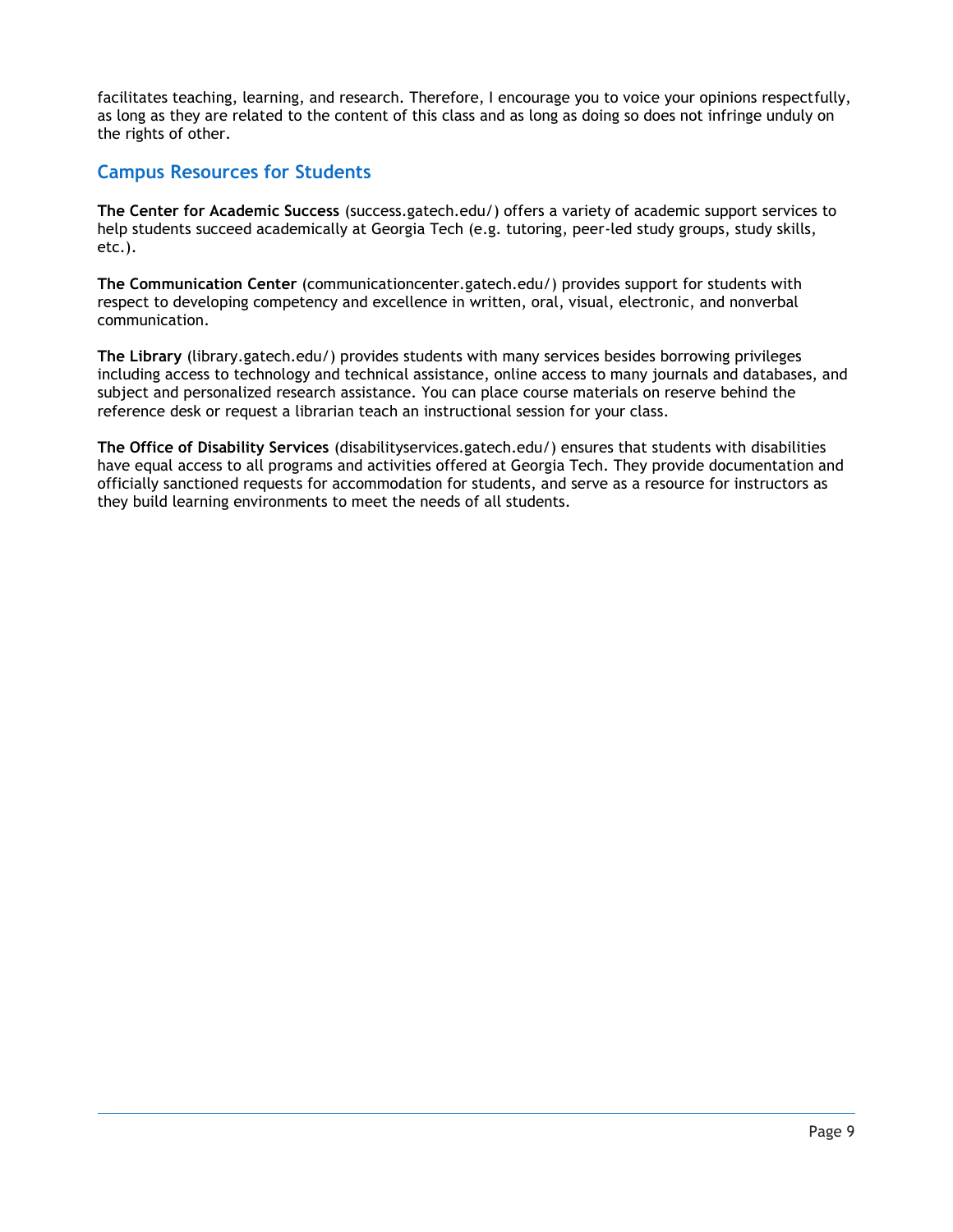## **Course Schedule**

I make every effort to stick as closely as possible to this schedule. It is extremely rare that I have ever moved a test due date (yellow highlight) or a patient model interaction (orange highlight). The only time I've ever moved a test date was when the school was shut down for weather, so unless that happens or Bud Peterson calls me up and orders me otherwise, the tests and patient model date will stand.

| Date          | Day                    | Week           | Topic                                                                                                                                           | Reading                                                                                                                                                                                                                          | Assignments                          |
|---------------|------------------------|----------------|-------------------------------------------------------------------------------------------------------------------------------------------------|----------------------------------------------------------------------------------------------------------------------------------------------------------------------------------------------------------------------------------|--------------------------------------|
| $10 -$<br>Jan | Tues<br>$(1 -$<br>4pm) | $\mathbf{1}$   | <b>Gary Bedard</b><br>teaching in LLO II                                                                                                        | Dillingham, T. R., Pezzin, L. E.,<br>& MacKenzie, E. J. (2002).                                                                                                                                                                  |                                      |
| $11 -$<br>Jan | Wed<br>(9am -<br>5pm)  | $\overline{1}$ | Syllabus review<br>Functional<br>anatomy,<br>Epidemiology of<br>amputation<br>PTB prosthesis<br>Palpation<br>exercise,<br>measurement<br>taking | Limb amputation and limb<br>deficiency: epidemiology and<br>recent trends in the United<br>States. Southern medical<br>journal, 95(8), 875-884.<br>Atlas Chapter 42, Transtibial<br>amputation: Prosthetic<br>management, pg 493 |                                      |
| $17 -$<br>Jan | Tues<br>$(1 -$<br>4pm) | $\overline{2}$ | Pseudo socket<br>casting<br>pt eval<br>Gel liner<br>suspension<br><b>TSB socket</b><br>design<br>Modification                                   | Atlas Chapter 42, Transtibial<br>amputation: Prosthetic<br>management, pg 494 - 501<br>Willow Wood TSB casting<br>manual.pdf, pg 7 - 9                                                                                           |                                      |
| $18 -$<br>Jan | Wed<br>(9am -<br>5pm)  | $\overline{2}$ | <b>TSB cast</b>                                                                                                                                 |                                                                                                                                                                                                                                  |                                      |
| $24 -$<br>Jan | Tues<br>$(1 -$<br>4pm) | 3              | No class, Dr.<br>Childers will be<br>out of town                                                                                                |                                                                                                                                                                                                                                  |                                      |
| $25 -$<br>Jan | Wed<br>(9am -<br>5pm)  | 3              | TSB fab                                                                                                                                         |                                                                                                                                                                                                                                  |                                      |
| $31 -$<br>Jan | Tues<br>$(1 -$<br>4pm) | $\overline{4}$ | Static alignment<br>recommendations                                                                                                             | Atlas Chapter 42, Transtibial<br>amputation: Prosthetic                                                                                                                                                                          |                                      |
| 1-Feb         | Wed<br>(9am -<br>5pm)  | 4              | TSB fab                                                                                                                                         | management, pg 501 - 504                                                                                                                                                                                                         |                                      |
| 7-Feb         | Tues<br>$(1 -$<br>4pm) | 5              | How to fit sockets<br>Prosthetic gait<br>dynamic<br>alignment                                                                                   | Atlas Chapter 7, Clincial<br>considerations of observational<br>gait analysis, pg 81 - 90.                                                                                                                                       | Bench alignment<br>of TSB prosthesis |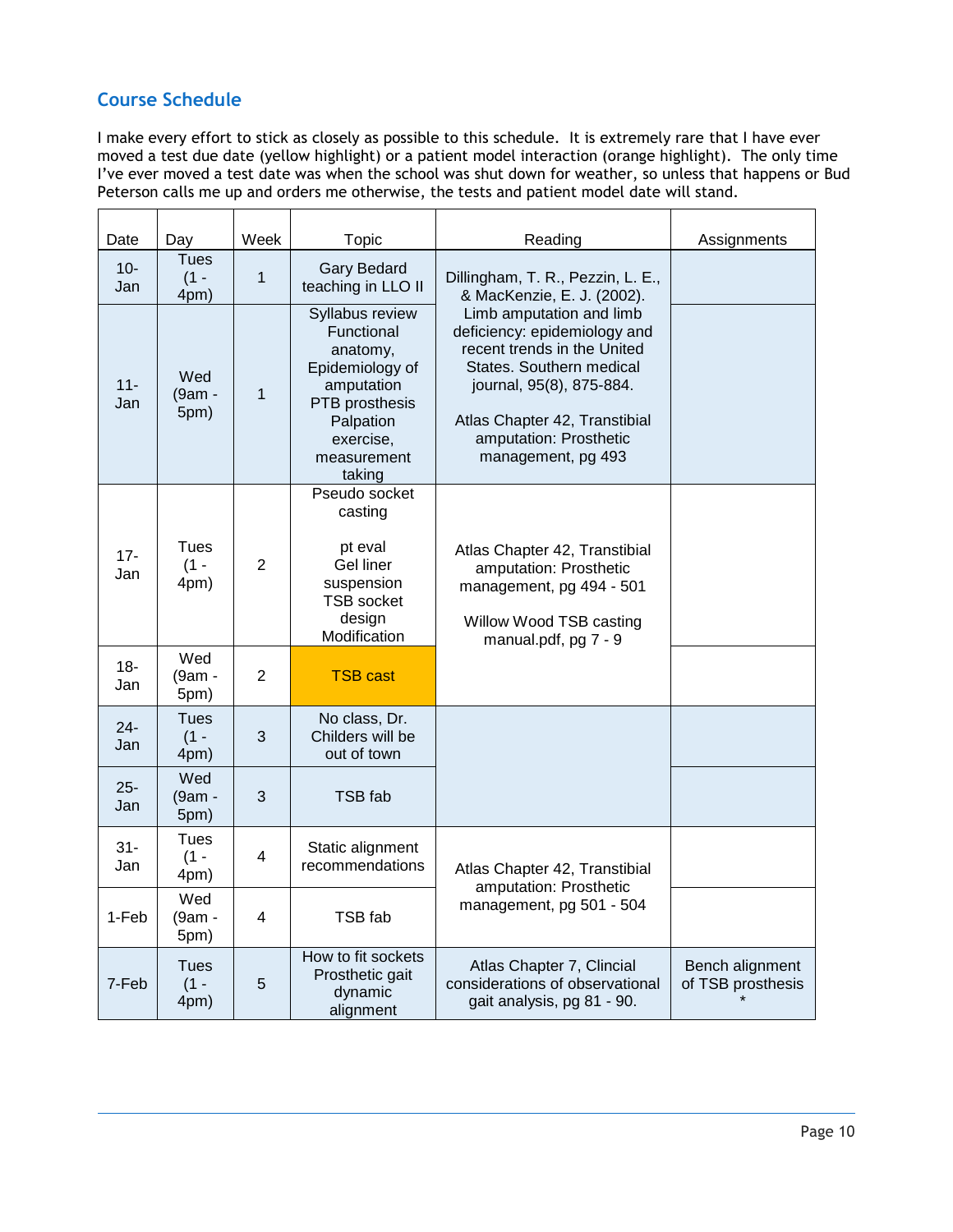| 8-Feb         | Wed<br>(9am -<br>5pm)         | 5               | <b>TSB Fit</b>                                                      |                                                                                                                                                                   |                                                                                                          |
|---------------|-------------------------------|-----------------|---------------------------------------------------------------------|-------------------------------------------------------------------------------------------------------------------------------------------------------------------|----------------------------------------------------------------------------------------------------------|
| $14 -$<br>Feb | <b>Tues</b><br>$(1 -$<br>4pm) | $6\phantom{1}6$ | PTB design and<br>cast                                              | Stewart, R. E. (1970). Variants<br>οf<br>the PTB (patellar-tendon-<br>bearing)<br>below-knee prosthesis. Bulletin<br>οf                                           | 300 word<br>narrative on what<br>went right and<br>what went wrong<br>during your first<br>TSB fitting * |
| $15 -$<br>Feb | Wed<br>(9am -<br>5pm)         | 6               | <b>PTB</b> cast                                                     | prosthetics research, 10(13),<br>120.<br>Radcliffe & Foort (1961) The<br>Patellar-Tendon-Bearing<br>Below-<br>Knee Prosthesis; casting<br>procedure<br>pg 67 - 77 |                                                                                                          |
| $21 -$<br>Feb | <b>Tues</b><br>$(1 -$<br>4pm) | $\overline{7}$  | <b>Practical Exam on</b><br>palpation and<br>measurements           |                                                                                                                                                                   | Practical exam on<br>palpation and<br>measurements<br>Test #1 opens on<br>T-squared                      |
| $22 -$<br>Feb | Wed<br>(9am -<br>5pm)         | $\overline{7}$  | PTB Fab                                                             |                                                                                                                                                                   |                                                                                                          |
| $28 -$<br>Feb | Tues<br>$(1 -$<br>4pm)        | 8               | Prosthetic feet<br>Solving problems                                 | Atlas Chapter 35, Lower limb                                                                                                                                      | Test #1 closes at<br>$10 \text{ pm}$                                                                     |
| 1-Mar         | Wed<br>(9am -<br>5pm)         | 8               | Academy meeting                                                     | prosthetic components, pg<br>429-435.                                                                                                                             |                                                                                                          |
| 7-Mar         | <b>Tues</b><br>$(1 -$<br>4pm) | $9\,$           | Documentation<br><b>SOAP</b> notes<br>K-level narratives<br>L-codes |                                                                                                                                                                   |                                                                                                          |
| 8-Mar         | Wed<br>(9am -<br>5pm)         | $9$             | PTB fab                                                             |                                                                                                                                                                   |                                                                                                          |
| $14-$<br>Mar  | <b>Tues</b><br>$(1 -$<br>4pm) | 10              | Outcome<br>measures                                                 |                                                                                                                                                                   | Bench alignment<br>and socket<br>fabrication of PTB<br>prosthesis                                        |
| $15 -$<br>Mar | Wed<br>(9am -<br>5pm)         | 10              | <b>PTB Fit</b>                                                      | Atlas Chapter 54, Outcome<br>measures in lower limb<br>prosthetics. Pg 645 - 659                                                                                  | K-level narrative<br>for model patient<br>L-codes with<br>rationale<br>Test #2 opens                     |